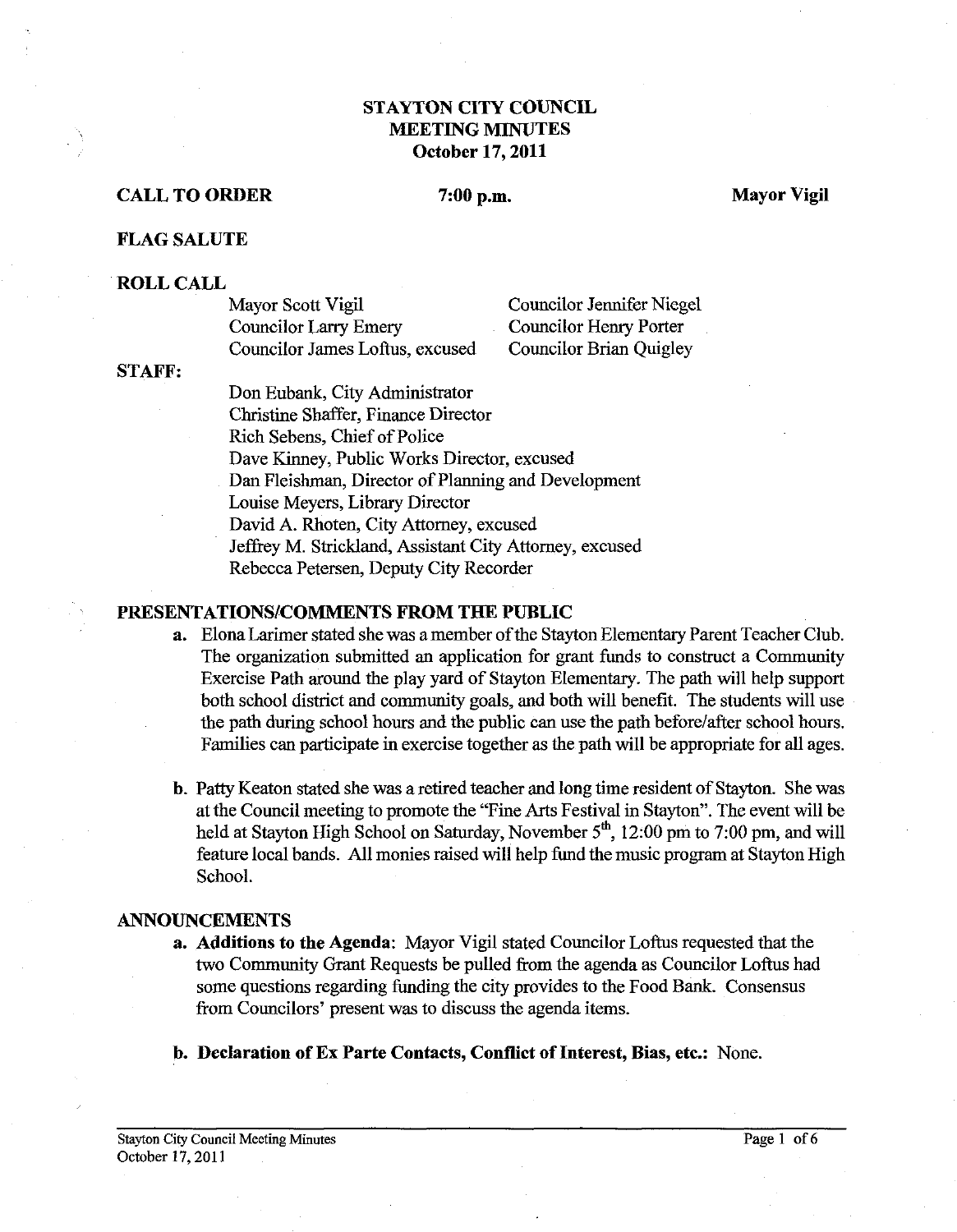#### **CONSENT AGENDA**

## **a. October 03,2011 City Council Meeting Minutes**

**Motion:** From Councilor Emery, seconded by Councilor Niegel, to approve the Consent Agenda as presented. **Motion passed:** 4:O.

**PUBLIC HEARINGS** - None

**UNFINISHED BUSINESS** - None

#### **NEW BUSINESS**

## **Resolution No. 879 Personnel Manual Update**

**a. Staff Report:** Mr. Eubank reviewed the staff memorandum included in the packet materials. The current Personnel Manual was reviewed by **an** attorney specializing in human resources at the Local Government Personnel Institute (LGPI). A copy of the draft document was distributed to Council members September  $19<sup>th</sup>$  in order to give ample time for their review.

Ms. Shaffer stated CIS insurance offered the City \$1,000 credit toward the city's Liability coverage next year if the City updated the Personnel Manual. Recommendations were made to add language to protect the City fiom potential litigation and to provide protections to employees that are federally mandated, and changes were made to reflect the new City Charter language.

**b. Council Deliberation:** Councilor Emery said he read the entire document, it all made sense and was very well written. Referring to page 43,6.6 Religious Accommodations, Councilor Porter asked what would be considered reasonable. Mr. Eubank stated an example from his experience working for the City of Woodburn. Refening to page 69,9.8.6 Councilor Quigley stated he would like to see the word dismissal changed to termination if referring to employment. Councilor Quigley asked if the City had any safeguards in place for the Education Opportunities Reimbursement, wording to prohibit an employee fiom leaving the City's employment, within a certain length of time, after gaining the education. Mr. Eubank stated usually some type of wording is included that if the City spends money to send and employee to specialized training, ie: FBI Academy, Motor Cycle Training, etc. the employee signs and agreement stating they won't be leaving the City's employment within a certain length of time specified. Referring to page 69, 9.8.2 acceptable job attendance, Councilor Porter asked how it would impact the chronic absenteeism some employees may have. Mr. Eubank stated most employees are assigned to a specific shift, and to maintain their position the City expects **an**  employee to show up for and be at their work site a certain amount of hours. Councilor Quigley asked if managers were encouraged to live within a ten mile radius of the City. Ms. Shafferstated the City can suggest it, but by law cannot absolutely require a manger to live inside the city limits.

## **c. Council Decision:**

**Motion:** From Councilor Emery, seconded by Councilor Niegel to adopt Resolution 879 amending the City of Stayton Personnel Manual with the modifications as discussed.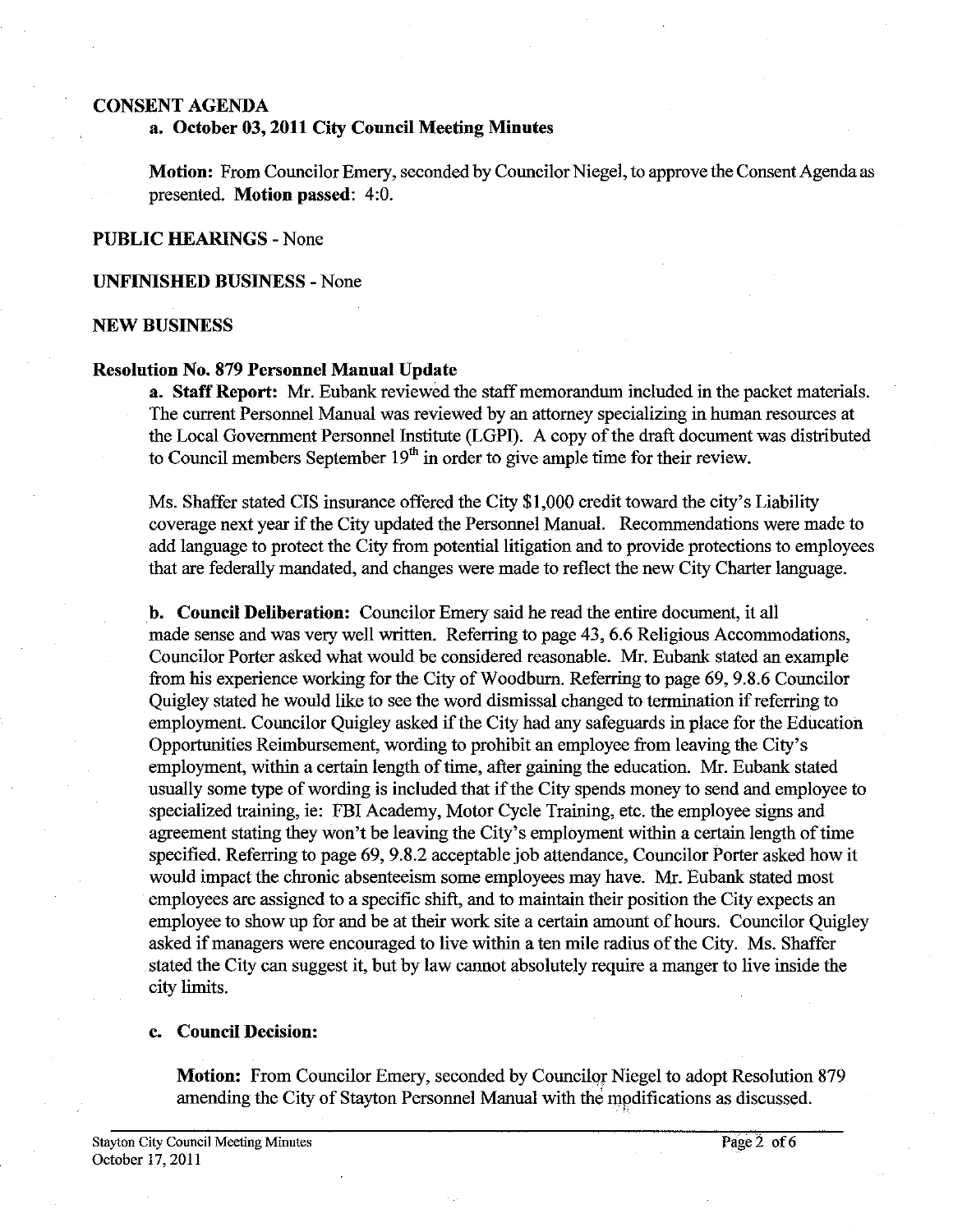## **Motion passed:** 4:O.

# **Community Grant Application, Stayton Community Food Bank**

**a. Staff Report:** Ms. Shaffer stated the food bank submitted an application for \$676.00 which is the amount remaining in the Community Grant Fund. The food bank use to be colocated to the city hall building then they moved to Second Avenue. The donation the City gives to the food bank is for water and sewer service which amounts to approximately \$800.00 per year; comparable to what a single residential user would consume, she said.

**b. Council Deliberation:** Mayor Vigil stated it's time to get the word out that the food bank is in need of canned goods and donations. Councilor Porter stated that his wife serves on the Board for the Food Bank.

## **c. Council Decision:**

**Motion:** From Councilor Emery, seconded by Councilor Porter to give the Stayton Community Food Bank \$400.00 from the Community Grant Fund, and that Councilor Emery would add \$100.00 of his own money.

**Discussion:** Councilor Quigley stated the Food Bank is the most pressing request for funds currently, and that he would like to see them get \$500.00 from the grant fund.

**Motion passed:** 4:O.

# **Community Grant Application, Stayton Elementary Parent Teacher Club**

- **a. Staff Report:** Ms. Shaffer stated the applicant's presentation took place at the beginning of the meeting; the grant fund has \$276.00 remaining.
- **b. Council Deliberation:** None.

## **c. Council Decision:**

**Motion:** From Councilor Niegel, seconded by Councilor Emery to donate the remaining amount of \$276.00 to the Stayton Parent Teacher Club. **Motion passed:** 4:O.

#### I **STAFFICOMMISSION REPORTS**

## **Finance Director's Report**

**a. Monthly Finance Department Report:** Ms. Shaffer stated the housing vacancy rate in Stayton appears to be going down, as just last week four individuals came into city hall to sign up for new water service as they purchased homes.

## **Police Chief's Report**

**a. Crime Rate Comparison Statistical Sheets September 2011:** Chief Sebens stated the statistics for September 2011 are in line with where they should be. October  $29<sup>th</sup>$  a Drug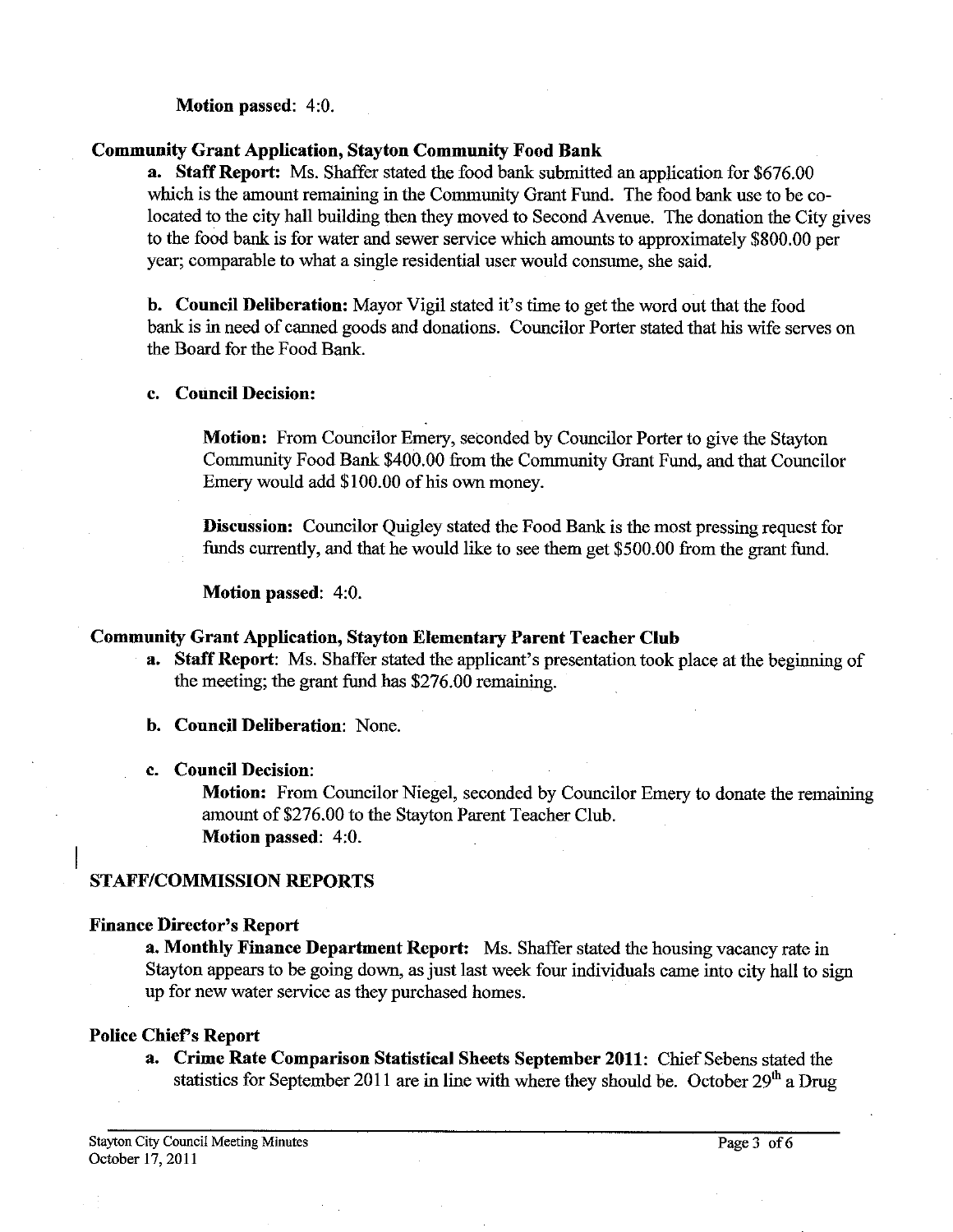Turn-In Event is scheduled at the Library.

# Public Works Director's Report

a. September **2011** Monthly Operating Report: There were no questions.

# Pool Manager's Report

a. September **2011** Pool Monthly Operating Report: Mayor Vigil asked when the next movie night is scheduled at the pool, Mr. Eubank stated Friday, October  $21^{st}$ .

# Library Director's Report

a. September **2011** Activities: Ms. Meyers stated the Library is gearing up for the Lmcoln Constitution and Civil War Exhibit this weekend. Saturday the 22<sup>nd</sup> a Living History Event is scheduled in the park behind the Library, and Thursday the **27'h** is the opening of the event.

# PRESENTATIONS/COMMENTS FROM THE PUBLIC - None.

BUSINESS FROM THE CITY ADMINISTRATOR - Mr. Eubank stated the Local Option Levy for the library, parks and possibly pool will be on the ballot for the May Primary in 2012. He encouraged Councilors to be thinking about what they would like to see for publications, and suggested holding a work session in November or December to get Council input. The date of November 14<sup>th</sup>, 7:00 pm was decided upon in which to have a work session.

BUSINESS FROM THE MAYOR - Mayor Vigil stated Freres Building Supply would like to replace their outdated sign with a new one, as they are going away from the True Value logo. This is the second company that has had substantial problems with the city's sign code and the city might want to reevaluate the code. First, Weddle Funeral with the flag pole height and now Freres Building Supply. If Freres were only changing the top part of the sign they would be able to without violating the code, but they want to improve the entire sign bring it up to date and make it look better, which they were told would not comply with the current sign code. In talking with Martin Bros. Signs and Freres Building they are running into a crunch time wise and are frustrated with the current city code requirements. When the policy was set for the code, its' possible no one actually took into consideration the impact of the standards on existing signs.

Mayor Vigil stated he would like to see the City not put up any barriers for Freres Building Supply as they have been around for a long time, have done a great deal for the community and just want to update a very old sign. If the City makes it too hard for businesses to comply with the sign code and drags out the permitting process the City runs the risk of having blank signs. Mayor Vigil stated he would like to see a variance granted to Freres Building so they can move forward and construct their new sign.

Councilor Porter stated if the City approves this sign there are other businesses out there that need the same privilege. Councilor Emery stated the sign is a good looking sign and does not seem overbearing; he would hate to have to see them wait for another meeting until their sign could be reviewed.

Motion: From Councilor Quigley, seconded by Councilor Niegel, to grant a Variance for Freres Building Supply to construct the sign as presented; and to encourage other businesses to upgrade their signs.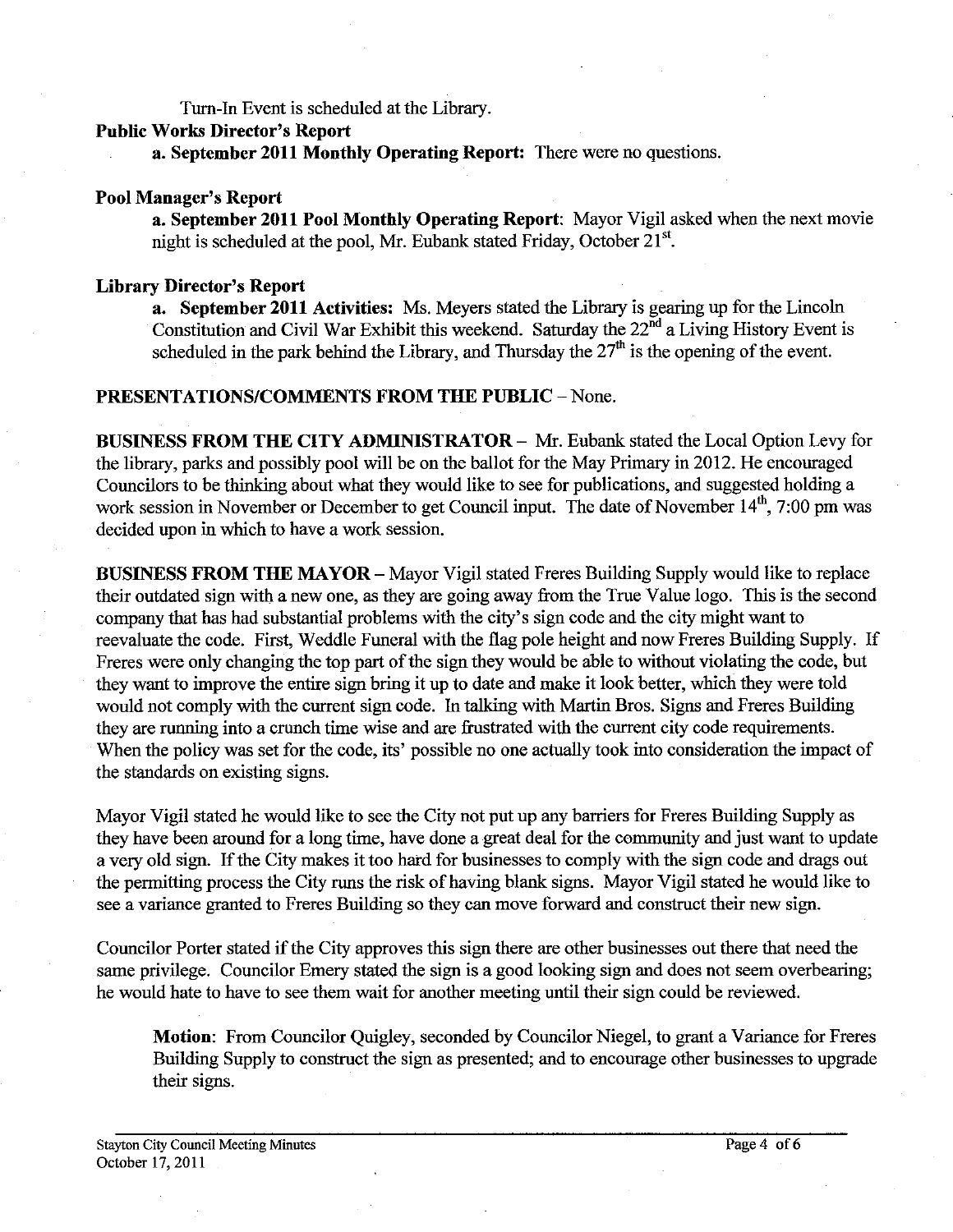Discussion: Mayor Vigil stated as a governing body, the City should stay out of telling people what color their signs should be. Councilor Emery stated he would like to see the entire sign approved without going to the Planning Commission if it meets code; Mayor Vigil stated he too agreed with Councilor Emery. Councilor Niegel stated the Council could grant a Variance and the Planning Commission could still do their review, the non electronic message board sign the Council has said to permit.

**Motion failed:** 2:2 (Niegel & Quigley, yes): Emery & Porter, no) Mayor Vigil broke the tie and voted no.

Mayor Vigil stated he would like to see Frères Building Supply be able to put up a new sign to replace the existing sign. Councilor Quigley stated he had no problem with the sign but without the representatives from Martin Bros. Signs or Freres Building Supply present at the meeting, it's hard to ask them questions. Councilor Emery agreed that the applicants should have been at the meeting. Councilor Porter suggesting deferring a decision until a work session could be held to discuss the sign code.

Motion: From Councilor Emery to grant Frères Building Supply approval as long as they provide information that the proposed sign will not be too bright.

Motion died for lack of second.

Councilor Quigley asked if the proposal as it currently stands would meet city code requirements. Mr. Fleishman stated no and that it had already been denied.

Motion: From Councilor Emery, seconded by Councilor Quigley, to accept the sign application from Freres Building Supply and Martin Bros. Signs, as designed in the preliminary design as long as the LED reader part of the sign meets city code.

**Motion passed:** 2:2 (Emery & Quigley, yes) :(Niegel & Porter, no) Mayor Vigil broke the tie and voted yes.

Consensus from the Council was that a work session needs to be held to review the sign code. Mayor Vigil stated a good time to hold the meeting would be the first part of next year.

Mayor Vigil read a thank you letter to pool staff from a patron whose wife was having a low blood sugar episode and with quick reaction by pool staff the issue was resolved and the patron was ok.

Councilor Niegel stated she would not be at the November  $7<sup>th</sup>$  City Council meeting.

BUSINESS FROM THE COUNCIL - Councilor Emery stated the tobacco free park sign at the Community Center Park was placed too high off the ground to be read, he suggested lowering the sign for all to read and placing it at the entrances of the park. Councilor Emery stated he would like to see the broad leaf weed application put on in early summer when it's supposed to be instead of September.